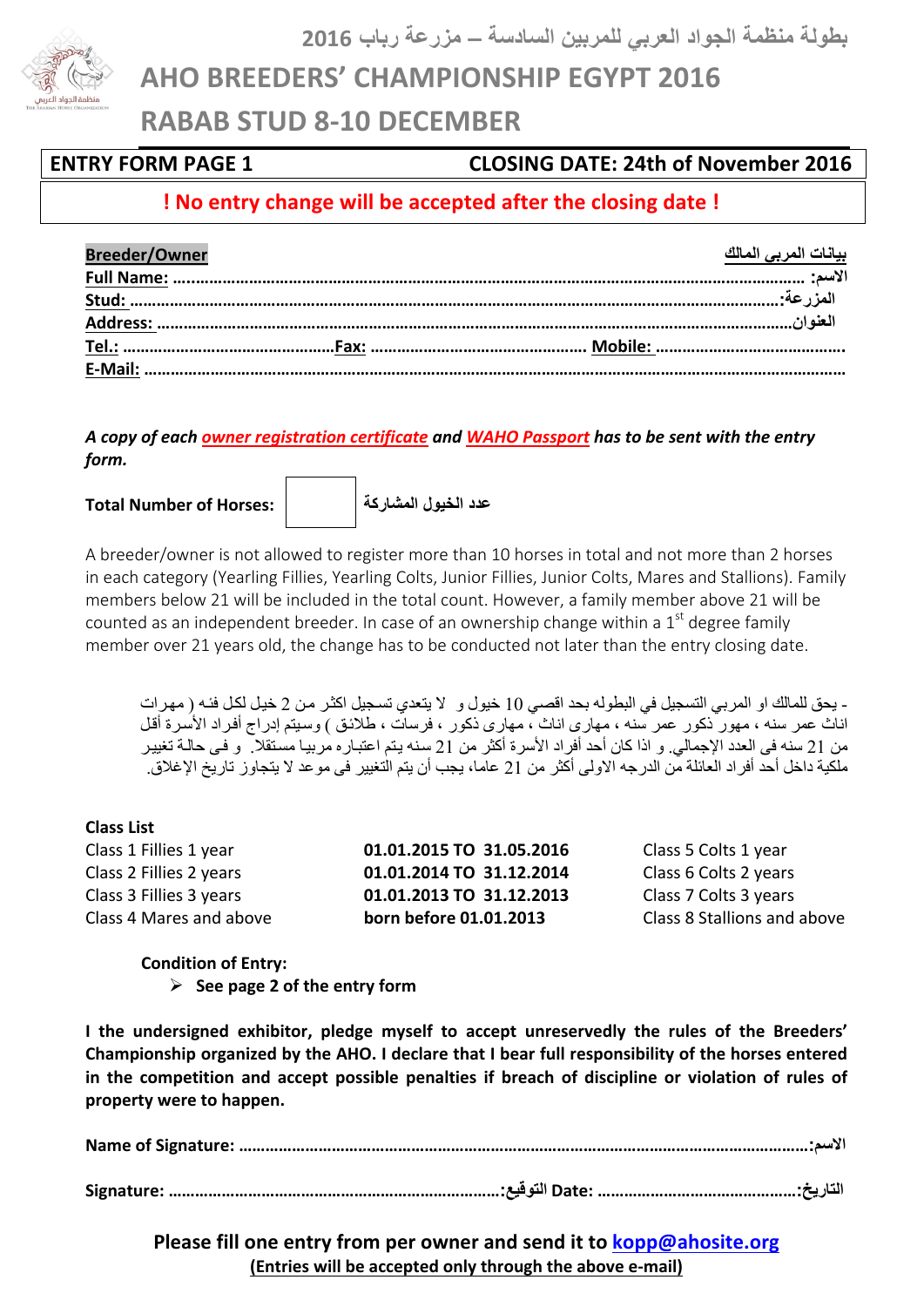

| <b>ENTRY FORM PAGE 2</b>                                                                        | <b>CLOSING DATE: 24th of November 2016</b>                                                                                                                                                                                                   |  |
|-------------------------------------------------------------------------------------------------|----------------------------------------------------------------------------------------------------------------------------------------------------------------------------------------------------------------------------------------------|--|
| conditions:                                                                                     | The AHO Breeders' Championship Egypt 2016, organized by AHO, is open to any purebred Arabian horse fulfilling the following                                                                                                                  |  |
| member                                                                                          | Must be registered in the WAHO approved studbook and have to be bred by the owner or $1st$ degree family                                                                                                                                     |  |
| ٠                                                                                               | Horse's passport is mandatory to participate. Must vaccinate according to international regulations                                                                                                                                          |  |
| ٠                                                                                               | Horses aged one and two years can participate with registration certificate containing microchip ID approved and<br>issued by the Egyptian Arab Horse Registry office or any other WAHO approved studbook/registry                           |  |
| ٠<br>1 <sup>st</sup> degree family members)                                                     | Must be bred and owned entirely by the first registered owner/breeder and has never been sold or leased (except                                                                                                                              |  |
| ٠<br>becomes a junior, or a junior horse becomes a senior)                                      | Has not been a gold, champion in any AHO breeders show in the last two years (only exception is a yearling                                                                                                                                   |  |
| ٠<br>any misunderstanding                                                                       | Anybody entering a horse that is overqualified or doesn't meet the qualification criteria will be liable to a fine and<br>the horse will be disqualified. Horse with incomplete documents by closing date will be rejected in order to avoid |  |
| ٠<br>be subject to a doping test                                                                | The organizing committee has the right to exclude any horse which does not fulfill the entry requirements or does<br>not have the correct papers (passport, registration certificate, vaccination). Any horse participating in the show can  |  |
| $\blacksquare$<br>the show and entered within the entry period should get the right to compete. | The organizing committee reserves the right to limit the total number of entries. However, any horse qualified for                                                                                                                           |  |
|                                                                                                 | شروط الدخول:-                                                                                                                                                                                                                                |  |
|                                                                                                 | بطوله المربين – مصر 2016 تنظمها منظمه الجواد العربي، و هي بطوله مفتوحة لأي من الخيول العربية الأصيلة التي تتوفر فيها الشروط التالية:                                                                                                         |  |
|                                                                                                 | أن تكون مسجلة في الواهو و وفق سجل أنساب الخيل الصادره عنه، وأن تكون ولدت من قبل المالك أو احد افراد العائله من الدرجه الاولى                                                                                                                 |  |
|                                                                                                 | جواز سفر الحصان إلزامي للمشاركة                                                                                                                                                                                                              |  |
|                                                                                                 | الخيول عمر سنه و سنتين تستطيع المشاركه بشهادة التسجيل التي تحتوي على الشريحه الالكترونيه ( الميكروشيب ) علي ان تكون قد اصدرت و اعتمدت من قبل<br>مكتب التسجيل الحصـان العربي المصـري أو أي مكتب تسجيل معترف به من قبل منظمه الواه             |  |
|                                                                                                 | يجب أن تكون ولدت ومملوكة بالكامل من قبل أول المسجلين مالك / مربى ولم يتم بيعها أو تأجير ها من قبل (باستثناء أفراد العائلة من الدرجة الاولى )                                                                                                 |  |
|                                                                                                 | يجب ان تكون الخيول محصنه وفقا للمعايير الدوليه                                                                                                                                                                                               |  |
|                                                                                                 | يجب ان لا يكون الحصان حاصل على البطوله الذهبيه في اخر عامين في اي بطوله لمنظمه الجواد العربي (باستتناء إذا غير الحصـان الفئـة التي حصـل فيهـا علـي<br>البطولة في أخر سنتين  :عمر سنة يصبح ينافس في بطولة الصغار أو مهر من فئات ا             |  |
|                                                                                                 | أي شخص يشارك بالحصان مؤهل أو لا يلبي معايير التأهيل سوف يكون عرضة للغرامة وسيتم استبعاد الحصان                                                                                                                                               |  |
|                                                                                                 | سيتم رفض اي الحصان لم يكمل الاوراق المطلوبه من تاريخ الإغلاق وذلك من أجل تجنب أي سوء فهم                                                                                                                                                     |  |
|                                                                                                 | اللجنة المنظمة لها الحق في استبعاد أي الحصان الذي لا يلبي شروط الدخول أو ليس لديه الأوراق الصحيحة (جواز السفر، شهادة تسجيل، والتطعيم)                                                                                                        |  |
|                                                                                                 | اى حصان مشارك يمكن ان يخضع لاختبار المنشطات                                                                                                                                                                                                  |  |
|                                                                                                 | تحتفظ اللجنة التنظيمية الحق في تحديد سقف عدد الخيول المشاركة في البطولة. إلا أن كل الخيول التي المؤهلة للمشاركة بالبطولة وتم تسجيلها خلال فترة التداخيل<br>لها الحق في المشاركة.                                                             |  |

**Name of Signature: ………………………………………………………………………………………..**

**Signature: ……………………………………………………………………………. Date: ………………………………………………**